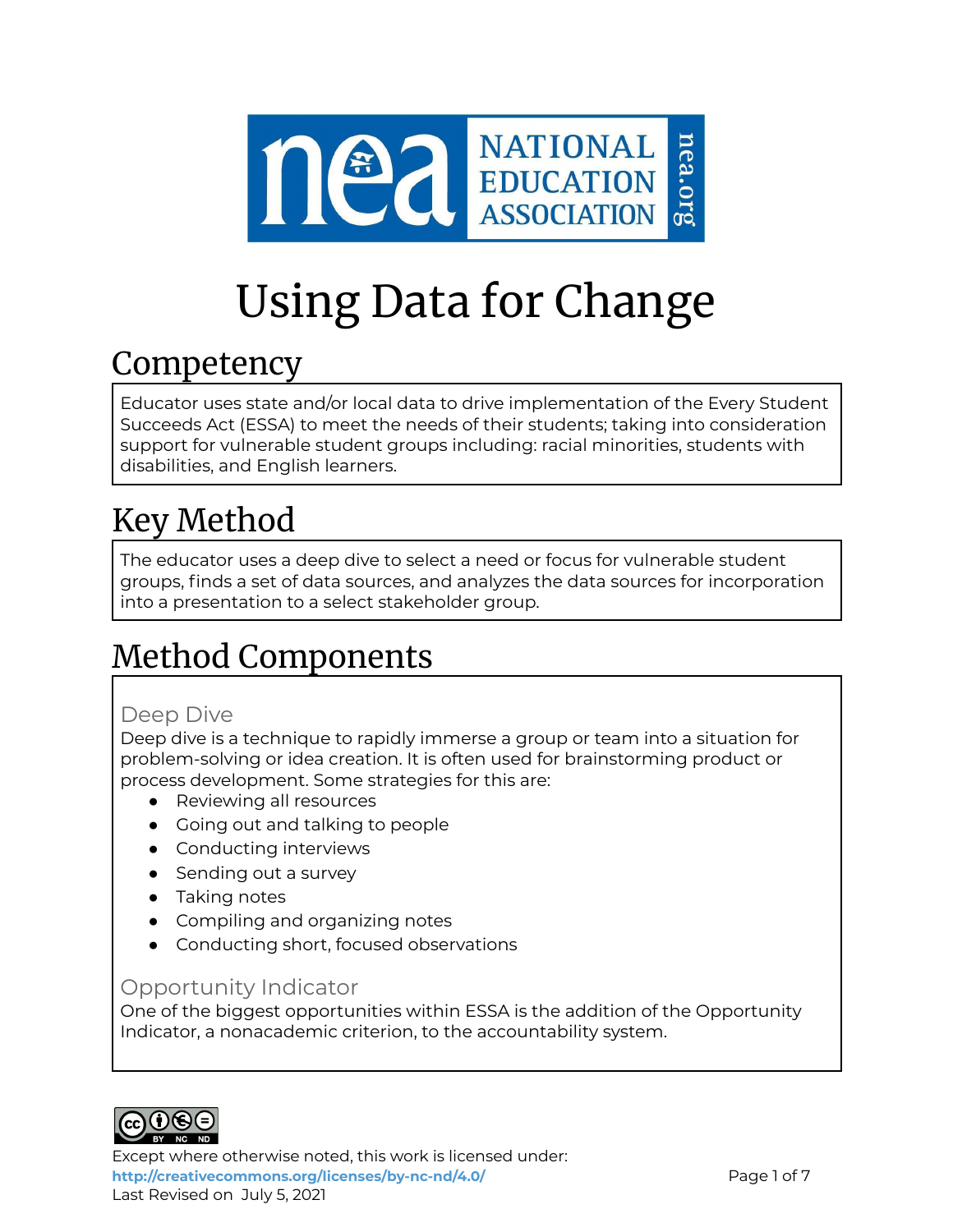The Opportunity Indicator is based on NEA's Opportunity Dashboard and allows for meaningful differentiation between schools that is not solely based on test scores. Under ESSA, state-designed accountability systems must include the following indicators:

- Math and reading assessments
- Graduation rates
- Another statewide indicator for middle and elementary schools
- English language proficiency
- At least one other indicator of school quality and student support (possibly from the Opportunity Dashboard), such as:
	- Student engagement;
	- Educator engagement;
	- Student access to and completion of advanced coursework;
	- Postsecondary readiness;
	- School climate and safety; and
	- Any other state-chosen indicator that allows for meaningful differentiation of school performance and is valid, reliable, comparable, and statewide.

States must select at least one Opportunity Indicator to include in the state accountability system. These indicators, along with additional data prescribed within ESSA, must be reported on both the state and district report cards. In addition to the state-identified Opportunity Indicators, district report cards may contain additional Opportunity Indicators to identify where resource inequities exist. The identification of resource inequities is intended to help the state close achievement gaps

### The Role of Educators in Supporting the Opportunity Indicators

ESSA requires input from educators, parents, and other stakeholders. These stakeholders are key in identifying and selecting the right mix of Opportunity Indicators to add to state and district accountability systems. Examples of these indicators can be found in NEA's Opportunity Dashboard.

Based on the opportunities written into ESSA, educators have numerous opportunities to ensure that the needs of their students are met. The use of data is essential in finding and selecting Opportunity Indicators and programs that would be most helpful.

Educators should:

- Access your state's ESSA plan. Be sure that you get the plan from your state department of education/department of public instruction/etc. Do not use summaries.
- View NEA's Opportunity Dashboard and complete the "My School Checklist" to determine need/focus.



Except where otherwise noted, this work is licensed under: **<http://creativecommons.org/licenses/by-nc-nd/4.0/>** Page 2 of 7 Last Revised on July 5, 2021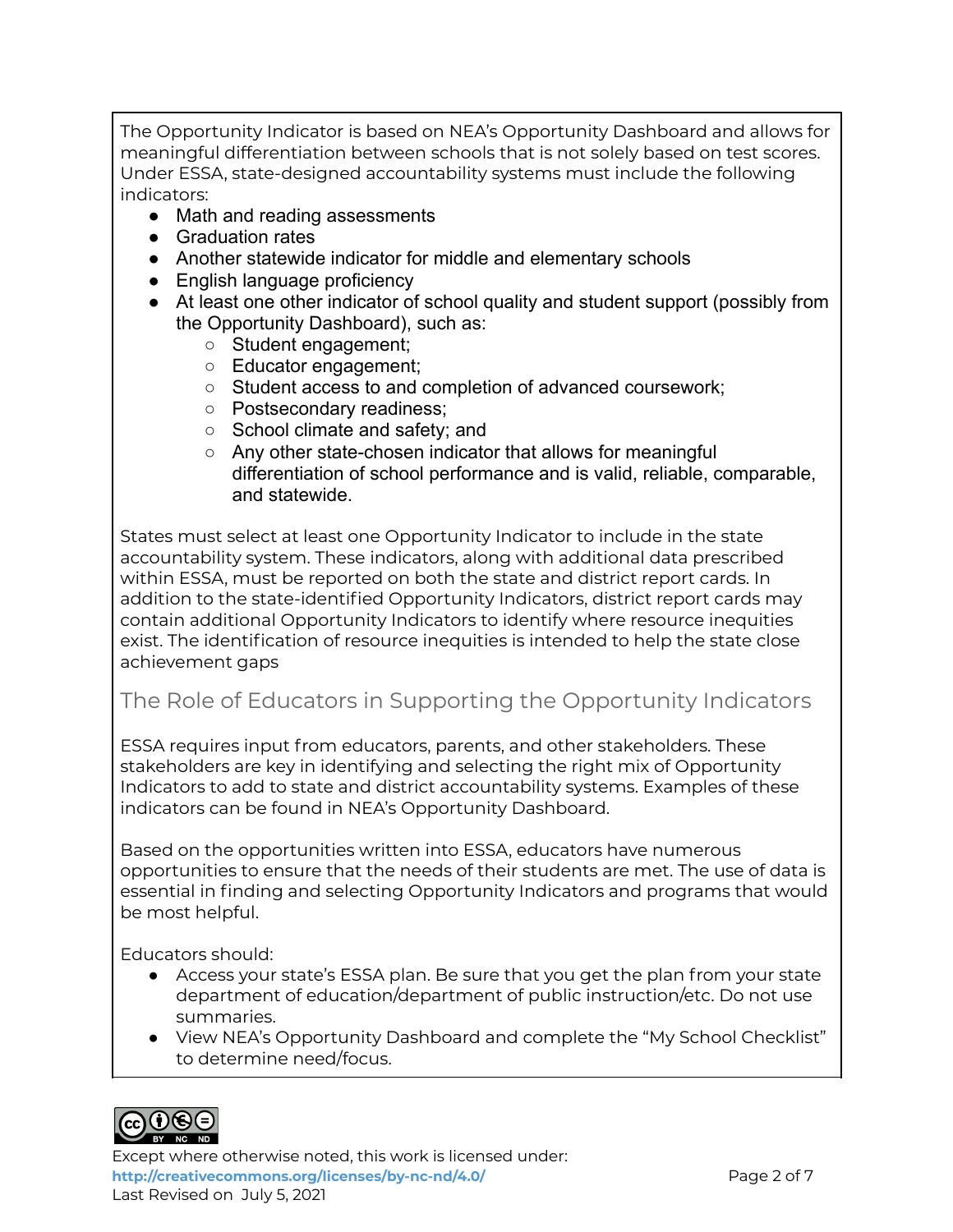# Supporting Rationale and Research

Petrides, L. A. (2006). Using Data to Support School Reform: New Technologies Have Made Data Gathering Easier Than Ever. Educators Now Must Confront One Big Question: How Can the Data Be Used to Improve Student Achievement?. THE Journal (Technological Horizons In Education), 33(8), 38. [http://ici-bostonready-community-of-practice.wikispaces.umb.edu/file/view/Data-D](http://ici-bostonready-community-of-practice.wikispaces.umb.edu/file/view/Data-Driven+Decision+Making.pdf/113523643/Data-Driven%20Decision%20Making.pdf) [riven+Decision+Making.pdf/113523643/Data-Driven%20Decision%20Making.pdf](http://ici-bostonready-community-of-practice.wikispaces.umb.edu/file/view/Data-Driven+Decision+Making.pdf/113523643/Data-Driven%20Decision%20Making.pdf)

Lange, C., Range, B., & Welsh, K. (2012). Conditions for Effective Data Use to Improve Schools: Recommendations for School Leaders. International Journal of Educational Leadership Preparation, 7(3), n3. <http://files.eric.ed.gov/fulltext/EJ997478.pdf>

Romero, C., & Ventura, S. (2013). Data mining in education. Wiley Interdisciplinary Reviews: Data Mining and Knowledge Discovery, 3(1), 12-27. [https://scholar.google.com/scholar?start=10&q=using+data+to+improve+schools&hl](https://scholar.google.com/scholar?start=10&q=using+data+to+improve+schools&hl=en&as_sdt=0,9&as_ylo=2012&as_yhi=2017) [=en&as\\_sdt=0,9&as\\_ylo=2012&as\\_yhi=2017](https://scholar.google.com/scholar?start=10&q=using+data+to+improve+schools&hl=en&as_sdt=0,9&as_ylo=2012&as_yhi=2017)

### Resources

Articles

What You Need to Know [About](https://www.nea.org/resource-library/just-facts-what-you-need-know-about-essa) ESSA

Is Your School a Great Public School? [Conditions](https://www.nea.org/student-success/great-public-schools/what-students-deserve) of Teaching and Learning

Is Your School a Great Public School? [Accountability](https://www.nea.org/advocating-for-change/new-from-nea/educators-put-their-stamp-nclb-rewrite) and Assessments

The Data Quality Campaign: [Opportunities](https://drive.google.com/drive/folders/0B_ul3N_y73yFaDJlNnpNcmpsdDg?resourcekey=0-WDD5UWglS-GNguoa1OAOlw) to Make Data Work for Students in the

Every Student [Succeeds](https://drive.google.com/drive/folders/0B_ul3N_y73yFaDJlNnpNcmpsdDg?resourcekey=0-WDD5UWglS-GNguoa1OAOlw) Act

Is Your School a Great Public School? Family and Community [Engagement](https://www.nea.org/resource-library/essa-new-opportunities-families-and-communities)

The National Center for Learning Disabilities: ESSA Deep Dive: The [Importance](https://drive.google.com/file/d/0B_ul3N_y73yFX0JkT1hNeVVBdDg/view?usp=sharing&resourcekey=0-sLZ6Avy6yExuh7WFQZNELg) of

State & Local [Report](https://drive.google.com/file/d/0B_ul3N_y73yFX0JkT1hNeVVBdDg/view?usp=sharing&resourcekey=0-sLZ6Avy6yExuh7WFQZNELg) Cards.

ESSA [Implementation](https://www.nea.org/advocating-for-change/new-from-nea/states-setting-table-essa-implementation) in Your State

The Data Quality Campaign: Shining a Light on Equity [Opportunities](https://drive.google.com/drive/folders/0B_ul3N_y73yFaDJlNnpNcmpsdDg?resourcekey=0-WDD5UWglS-GNguoa1OAOlw) to Use Data

to Serve All [Students.](https://drive.google.com/drive/folders/0B_ul3N_y73yFaDJlNnpNcmpsdDg?resourcekey=0-WDD5UWglS-GNguoa1OAOlw)

The [Education](https://drive.google.com/drive/folders/0B_ul3N_y73yFaDJlNnpNcmpsdDg?resourcekey=0-WDD5UWglS-GNguoa1OAOlw) Trust: The Every Student Succeeds Act: What's in it? What does it

mean for [equity?](https://drive.google.com/drive/folders/0B_ul3N_y73yFaDJlNnpNcmpsdDg?resourcekey=0-WDD5UWglS-GNguoa1OAOlw)



Except where otherwise noted, this work is licensed under: **<http://creativecommons.org/licenses/by-nc-nd/4.0/>** Page 3 of 7 Last Revised on July 5, 2021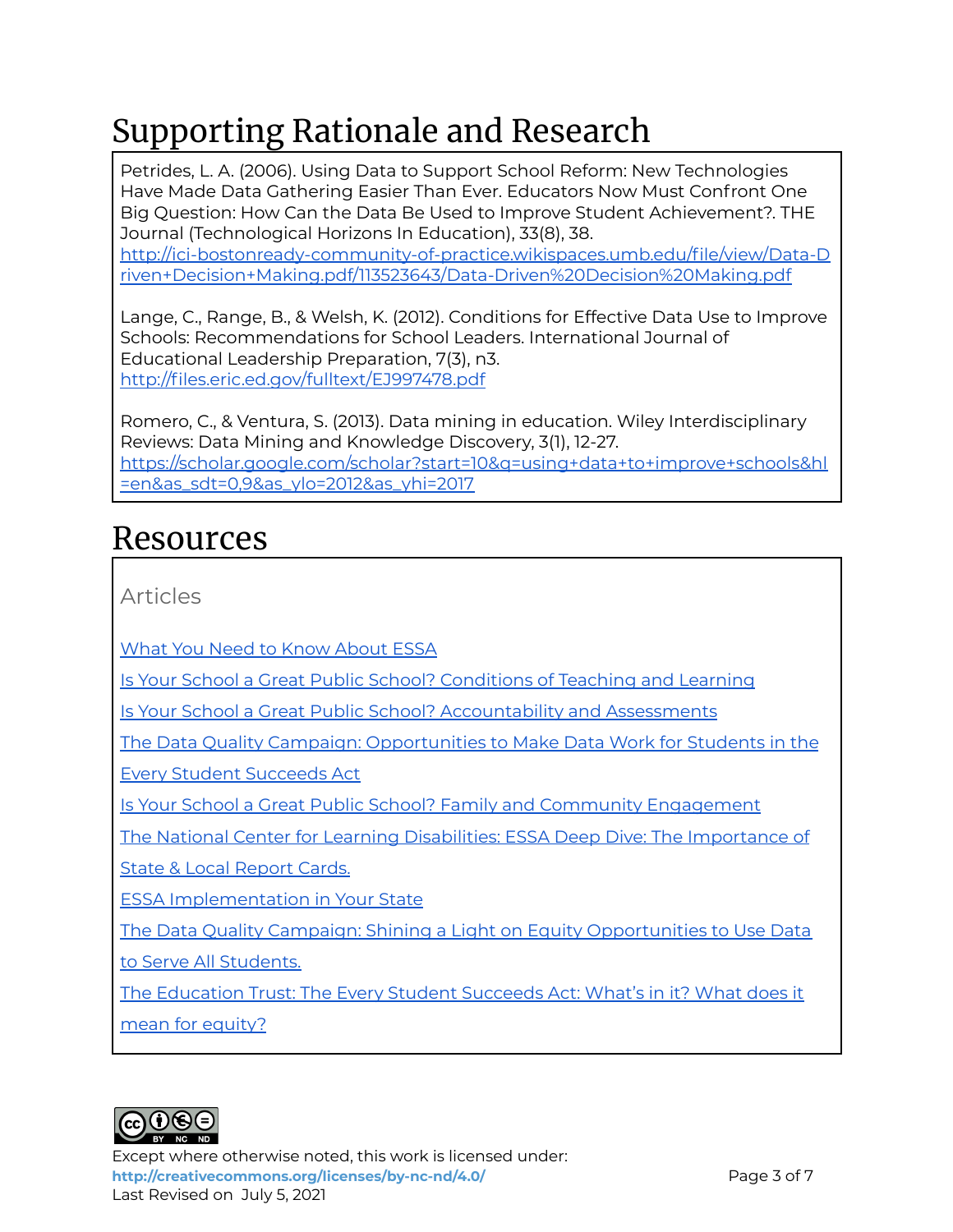| <b>Your School Checklist</b>                                                   |
|--------------------------------------------------------------------------------|
| Source gives an example of a deep dive for health care provider                |
| Source discusses general elements of ESSA                                      |
| Source discusses elements of the ESSA Opportunity Dashboard you could consider |
| for need/focus                                                                 |
| Source offers a general overview of ESSA elements you could consider for       |
| need/focus                                                                     |
| Source discusses pitfalls of statistical data                                  |
|                                                                                |
|                                                                                |

Measuring School Quality: [Non-Academic](https://docs.google.com/document/d/0B_ul3N_y73yFVXd6WWxjem5uZjg/edit?resourcekey=0-vC4ACfzQ3zQ5ZgLxHZcJjw) Measures in the Every Student Succeeds

Innovation in [Accountability](https://drive.google.com/file/d/0B_ul3N_y73yFa1B2RVlGZXFrNkk/view?usp=sharing&resourcekey=0-OhCS2j-UHh8I9vJW4OAweQ) Designing Systems to Support School Quality and

Kids the Law Was Built to Protect | The 74 [\(the74million.org\)](https://www.the74million.org/article/student-advocates-sound-the-alarm-states-essa-plans-will-fail-the-underserved-kids-the-law-was-built-to-protect/)

This website includes many links and tools to research ESSA

Student Advocates Sound the Alarm: States' ESSA Plans Will Fail the [Underserved](https://www.the74million.org/article/student-advocates-sound-the-alarm-states-essa-plans-will-fail-the-underserved-kids-the-law-was-built-to-protect/)

# Submission Guidelines & Evaluation Criteria

*To earn the micro-credential, you must receive a passing score in Parts 1 and 3, and be proficient for all components in Part 2.*

### Part 1. Overview Questions (Provides Context)

(400-500 words)



[Act.](https://docs.google.com/document/d/0B_ul3N_y73yFVXd6WWxjem5uZjg/edit?resourcekey=0-vC4ACfzQ3zQ5ZgLxHZcJjw)

Student [Success.](https://drive.google.com/file/d/0B_ul3N_y73yFa1B2RVlGZXFrNkk/view?usp=sharing&resourcekey=0-OhCS2j-UHh8I9vJW4OAweQ)

**Websites** 

ESSA State Plan [Submission](https://www2.ed.gov/admins/lead/account/stateplan17/statesubmission.html)

Resources for Data Analysis

NEA's ESSA [website](http://myschoolmyvoice.nea.org/%20)

**[Opportunity](https://www.nea.org/resource-library/opportunity-audit) Audit** 

Except where otherwise noted, this work is licensed under: **<http://creativecommons.org/licenses/by-nc-nd/4.0/>** Page 4 of 7 Last Revised on July 5, 2021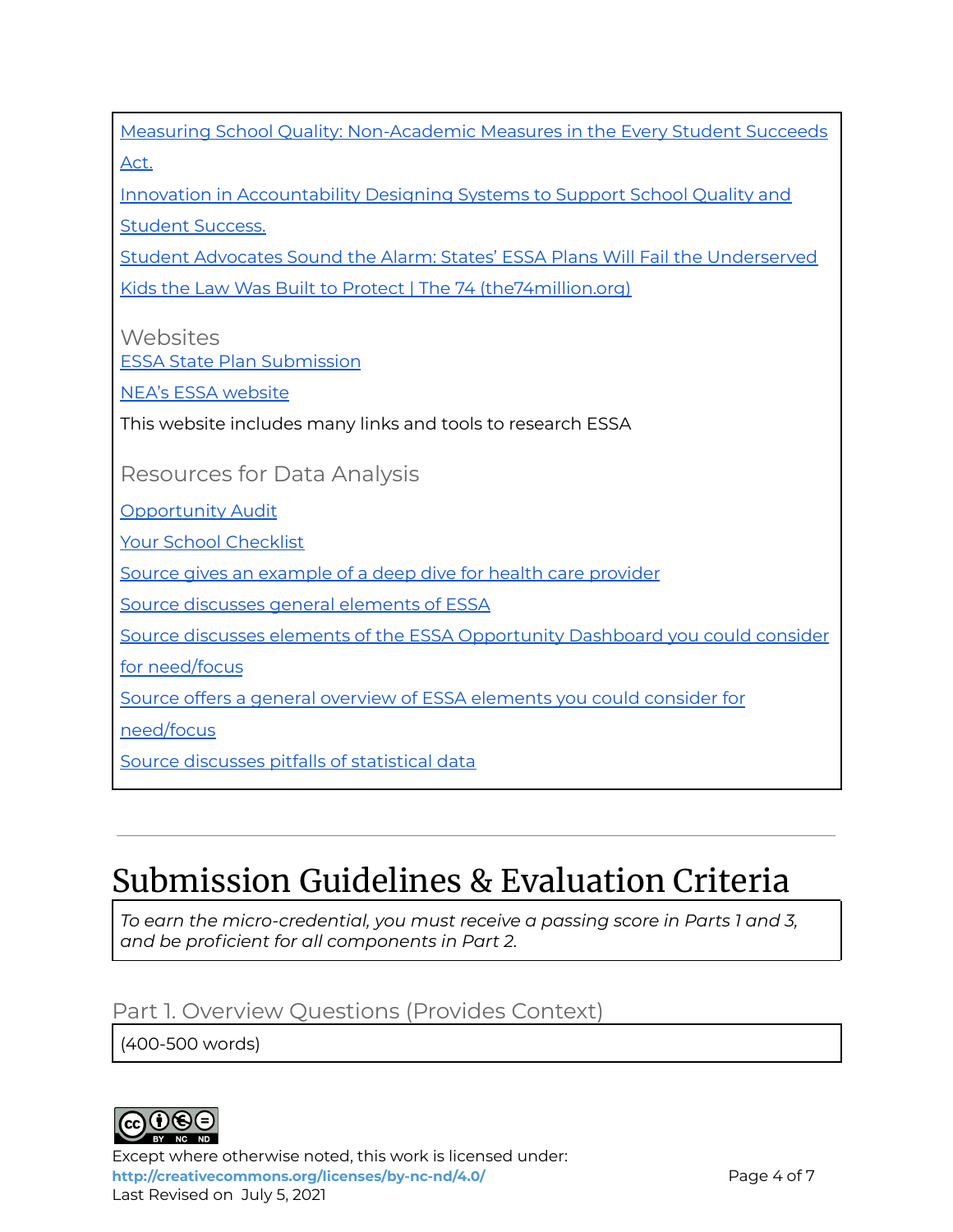*Please use the suggested word count as a guide to answer the following contextual questions. This will help our assessor understand your current context for working on this micro-credential.*

*Please answer the following. Do not include any information that will make you identifiable to your reviewers.*

- 1. After reading the data about your state's ESSA plan, identify and describe one need or focus you want to address, and how it specifically helps vulnerable student groups.
- 2. Describe at least three pieces of valid data you used to support your need or focus. How did this data help support your need or focus?
- 3. Select from among the following list an audience to whom you will present your findings: school board, local or state elected officials, parent and/or other stakeholder group, school administration, fellow teachers, or local union.

**Passing:** Response addresses each of the overview questions and provides a detailed need or focus. The response describes the selected data, including a detailed explanation of how this data is appropriate for the need or focus.

### Part 2. Work Examples/Artifacts/Evidence

To earn this micro-credentials please submit the following **two artifacts** as evidence of your learning.

*\*Please do not include any information that will make you or your students identifiable to your reviewers.*

#### **Artifact 1: Annotated list**

Create an annotated list of three resources. For each data source selected, submit a link and annotate with justification.

#### **Artifact 2: Informational Presentation**

Based on your selected audience, create an appropriate artifact (PowerPoint, brochure, blog, etc.) that demonstrates the findings of the data collected and provides insight into addressing the need/focus to the audience.

- Be sure the artifact you submit is clear and appropriate for your selected audience.
- Submit additional support material as necessary. For example, a PowerPoint to a parent group would have charts and graphs but not much narrative, so it would be necessary to include a notes section or record a voice-over for the slides to show the assessor what you would actually say during the presentation.



Except where otherwise noted, this work is licensed under: **<http://creativecommons.org/licenses/by-nc-nd/4.0/>** Page 5 of 7 Last Revised on July 5, 2021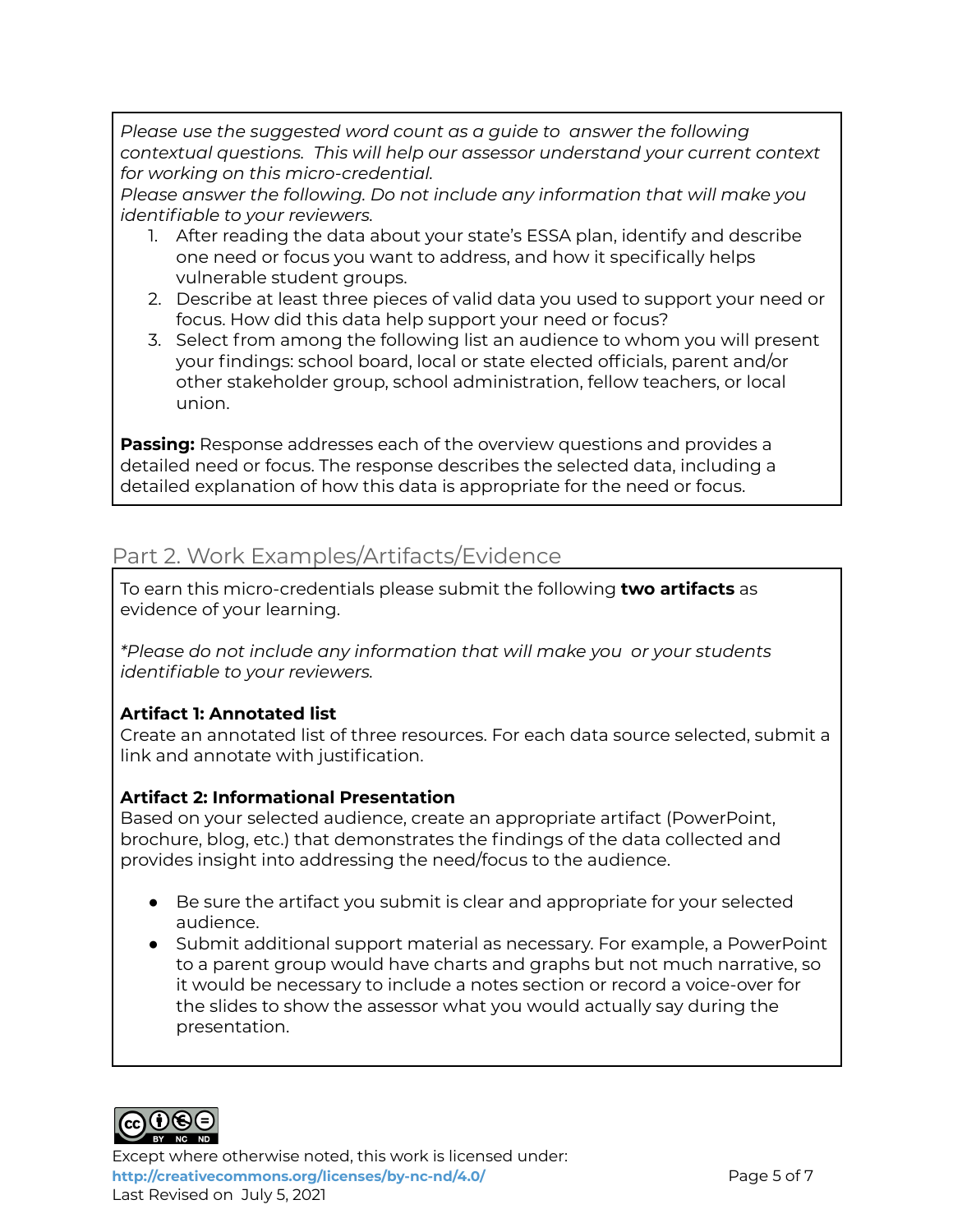● **Note:** A PowerPoint might not be appropriate for a school board presentation, but a narrative would not show the data in an appropriate format, so it would be necessary to include a supporting document that shows the data you are referencing.

### Part 2. Rubric

|                                                                   | <b>Proficient</b>                                                                                                                                                                                                                                                                                                                                                                                                                         | <b>Basic</b>                                                                                                                                                                                                                                                                                                                                                                                                                                                                                                             | <b>Developing</b>                                                                                                                                                                                                                                                                                                                                                                                                                       |
|-------------------------------------------------------------------|-------------------------------------------------------------------------------------------------------------------------------------------------------------------------------------------------------------------------------------------------------------------------------------------------------------------------------------------------------------------------------------------------------------------------------------------|--------------------------------------------------------------------------------------------------------------------------------------------------------------------------------------------------------------------------------------------------------------------------------------------------------------------------------------------------------------------------------------------------------------------------------------------------------------------------------------------------------------------------|-----------------------------------------------------------------------------------------------------------------------------------------------------------------------------------------------------------------------------------------------------------------------------------------------------------------------------------------------------------------------------------------------------------------------------------------|
| <b>Artifact 1:</b><br><b>Annotated list</b>                       | Three valid,<br>accessible sources<br>provided.                                                                                                                                                                                                                                                                                                                                                                                           | Two valid accessible<br>sources provided.                                                                                                                                                                                                                                                                                                                                                                                                                                                                                | One accessible<br>source is provided, or<br>links are broken or<br>otherwise<br>inaccessible, or the<br>sources are not valid.                                                                                                                                                                                                                                                                                                          |
| <b>Artifact 2:</b><br><b>Informational</b><br><b>Presentation</b> | Artifact is<br>appropriate for the<br>audience.<br>Language is<br>appropriate for the<br>audience (no jargon,<br>informal language<br>for a formal setting,<br>etc.).<br>Writing and/or<br>speech is clear and<br>convincing.<br>Writing and/or<br>speech is free of<br>distracting<br>grammatical/<br>mechanical errors.<br>Material is engaging<br>for intended<br>audience.<br>Accurately presents<br>data from the<br>chosen sources. | Artifact does not<br>accurately consider<br>the needs/interests<br>of the audience.<br>Language is<br>somewhat<br>inappropriate (e.g.,<br>some terms used are<br>unclear to intended<br>audience).<br>Writing and/or<br>speech is clear, but<br>not convincing.<br>Writing and/or<br>speech contains<br>distracting<br>grammatical/mecha<br>nical errors.<br>Material is utilitarian<br>and/or not<br>personalized for<br>intended audience.<br>Data presented<br>inaccurately or<br>unclear from the<br>chosen sources. | Artifact is<br>inappropriate for the<br>audience.<br>Has multiple terms<br>that are not<br>appropriate for the<br>intended audience<br>and/or language<br>does not match<br>setting.<br>Writing and/or<br>speech is unclear<br>and unconvincing or<br>inaccessible to<br>assessor.<br>Grammatical/<br>mechanical errors<br>are so numerous<br>that they impact<br>understanding.<br>Artifact is not<br>submitted or is<br>inaccessible. |



Except where otherwise noted, this work is licensed under: <http://creativecommons.org/licenses/by-nc-nd/4.0/><br>
Page 6 of 7 Last Revised on July 5, 2021